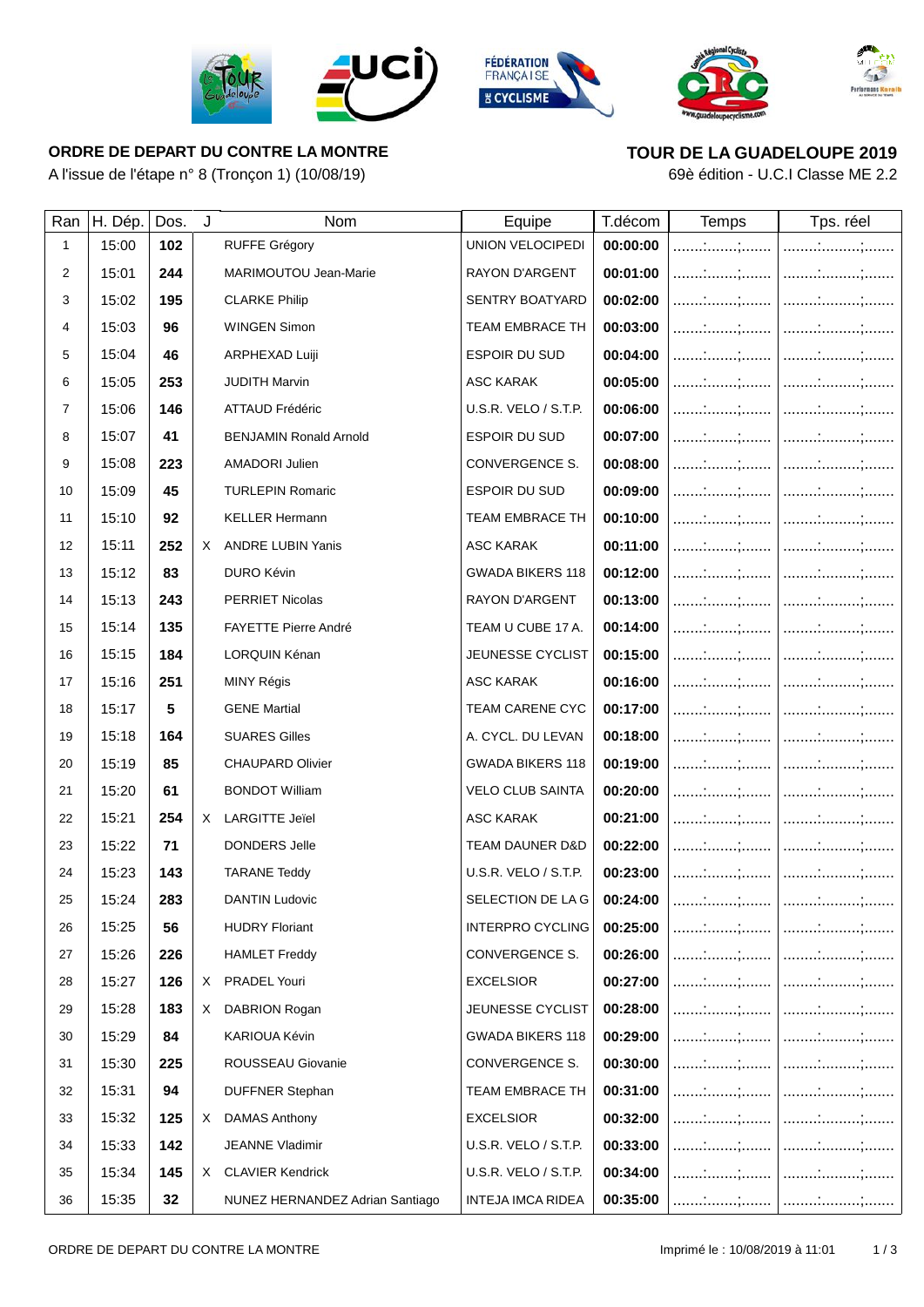| Ran | H. Dép. | Dos. | J  | Nom                                    | Equipe                     | T.décom  | <b>Temps</b>                  | Tps. réel    |
|-----|---------|------|----|----------------------------------------|----------------------------|----------|-------------------------------|--------------|
| 37  | 15:36   | 76   | X. | OTTERBEIN René                         | <b>TEAM DAUNER D&amp;D</b> | 00:36:00 |                               |              |
| 38  | 15:37   | 12   |    | FRÖSE Marcel                           | ROCKPALAST MATR            | 00:37:00 |                               |              |
| 39  | 15:38   | 86   |    | <b>BALGUY William</b>                  | <b>GWADA BIKERS 118</b>    | 00:38:00 |                               |              |
| 40  | 15:39   | 64   | X  | <b>DURO Nicolas</b>                    | <b>VELO CLUB SAINTA</b>    | 00:39:00 |                               |              |
| 41  | 15:40   | 171  | X. | PRONSKIY Daniil                        | VINO ASTANA MOTO           | 00:40:00 |                               |              |
| 42  | 15:41   | 274  | X. | <b>URCEL Damien</b>                    | TEAM U.S.C. GOYAV          | 00:41:00 |                               |              |
| 43  | 15:42   | 113  |    | FOURNET FAYARD Sébastien               | TEAM PRO IMMO NI           | 00:42:00 |                               |              |
| 44  | 15:43   | 63   |    | NACTO Jordan                           | <b>VELO CLUB SAINTA</b>    | 00:43:00 | :;                            |              |
| 45  | 15:44   | 232  |    | <b>BOUSQUET Pascal</b>                 | VELO D'OR DU CEN           | 00:44:00 |                               |              |
| 46  | 15:45   | 182  |    | <b>THEOPHILE Laury</b>                 | JEUNESSE CYCLIST           | 00:45:00 |                               |              |
| 47  | 15:46   | 201  |    | <b>LEGRAND Carl</b>                    | UNION VELOCIPEDI           | 00:46:00 |                               |              |
| 48  | 15:47   | 132  |    | <b>LAMY Julien</b>                     | TEAM U CUBE 17 A.          | 00:47:00 |                               |              |
| 49  | 15:48   | 93   |    | <b>PESCHGES Marcel</b>                 | TEAM EMBRACE TH            | 00:48:00 |                               |              |
| 50  | 15:49   | 36   |    | <b>GUZMAN ROSARIO William De Jésus</b> | INTEJA IMCA RIDEA          | 00:49:00 |                               |              |
| 51  | 15:50   | 206  |    | <b>RELMY Widjy</b>                     | UNION VELOCIPEDI           | 00:50:00 |                               |              |
| 52  | 15:51   | 95   |    | <b>BEYER Sebastian</b>                 | <b>TEAM EMBRACE TH</b>     | 00:51:00 |                               |              |
| 53  | 15:52   | 245  | X  | <b>LACHAGES Alexandre</b>              | RAYON D'ARGENT             | 00:52:00 |                               |              |
| 54  | 15:53   | 141  |    | <b>ALIDOR Adrien</b>                   | U.S.R. VELO / S.T.P.       | 00:53:00 |                               |              |
| 55  | 15:54   | 173  | X. | <b>BRUSSENSKIY Gleb</b>                | VINO ASTANA MOTO           | 00:54:00 |                               |              |
| 56  | 15:55   | 134  |    | <b>BAZIN Clément</b>                   | TEAM U CUBE 17 A.          | 00:55:00 | ;                             |              |
| 57  | 15:56   | 261  |    | <b>BOYEAU Fendley</b>                  | UNI SPORT LAMENT           | 00:56:00 |                               |              |
| 58  | 15:57   | 174  |    | <b>SHTEIN Grigoriy</b>                 | <b>VINO ASTANA MOTO</b>    | 00:57:00 |                               |              |
| 59  | 15:58   | 242  |    | X PERAMIN NOSLEN Allan                 | <b>RAYON D'ARGENT</b>      | 00:58:00 |                               | <sub>.</sub> |
| 60  | 15:59   | 224  |    | PRUNEAU Jordy                          | CONVERGENCE S.             | 00:59:00 |                               |              |
| 61  | 16:00   | 202  |    | <b>BAROLIN Kérane</b>                  | <b>UNION VELOCIPEDI</b>    | 01:00:00 |                               |              |
| 62  | 16:01   | 216  |    | <b>HERNANDEZ Nolberto</b>              | PANAMA NATIONAL            | 01:01:00 | $\ldots \ldots \ldots \ldots$ | ' :;         |
| 63  | 16:02   | 52   |    | CASANOVAS ALEGRI David                 | <b>INTERPRO CYCLING</b>    | 01:02:00 |                               |              |
| 64  | 16:03   | 191  |    | <b>MAY Jefferey</b>                    | <b>SENTRY BOATYARD</b>     | 01:03:00 |                               |              |
| 65  | 16:04   | 165  |    | <b>VINETOT Romain</b>                  | A. CYCL. DU LEVAN          | 01:04:00 |                               |              |
| 66  | 16:05   | 296  |    | <b>CIDOLIT Yannis</b>                  | SELECTION DE LA            | 01:05:00 |                               |              |
| 67  | 16:06   | 75   | X. | STEIGNER Kilian                        | TEAM DAUNER D&D            | 01:06:00 |                               |              |
| 68  | 16:07   | 72   | X. | <b>CLAUSS Marc</b>                     | TEAM DAUNER D&D            | 01:07:00 |                               |              |
| 69  | 16:08   | 133  |    | <b>LAMY Antoine</b>                    | TEAM U CUBE 17 A.          | 01:08:00 |                               |              |
| 70  | 16:09   | 115  |    | <b>THOMASSON Nicolas</b>               | TEAM PRO IMMO NI           | 01:09:00 |                               |              |
| 71  | 16:10   | 221  | X. | <b>GERAN Ronald</b>                    | CONVERGENCE S.             | 01:10:00 |                               |              |
| 72  | 16:11   | 23   | X. | <b>NEMORIN Neddhym</b>                 | TEAM K.A. P.D.L            | 01:11:00 |                               |              |
| 73  | 16:12   | 34   |    | REYES ACEVEDO Elvys                    | INTEJA IMCA RIDEA          | 01:12:00 |                               |              |
| 74  | 16:13   | 144  |    | LAROCHELLE Stéphane                    | U.S.R. VELO / S.T.P.       | 01:13:00 |                               |              |
| 75  | 16:14   | 213  |    | <b>ESPINOSA Bolivar</b>                | PANAMA NATIONAL            | 01:14:00 |                               |              |
| 76  | 16:15   | 26   |    | <b>LUTIN Larry</b>                     | TEAM K.A. P.D.L            | 01:15:00 |                               |              |
| 77  | 16:16   | 255  |    | X PHAËTON Colins                       | ASC KARAK                  | 01:16:00 |                               |              |
| 78  | 16:17   | 265  |    | <b>BILLE Gaetan</b>                    | UNI SPORT LAMENT           | 01:17:00 |                               |              |

ORDRE DE DEPART DU CONTRE LA MONTRE